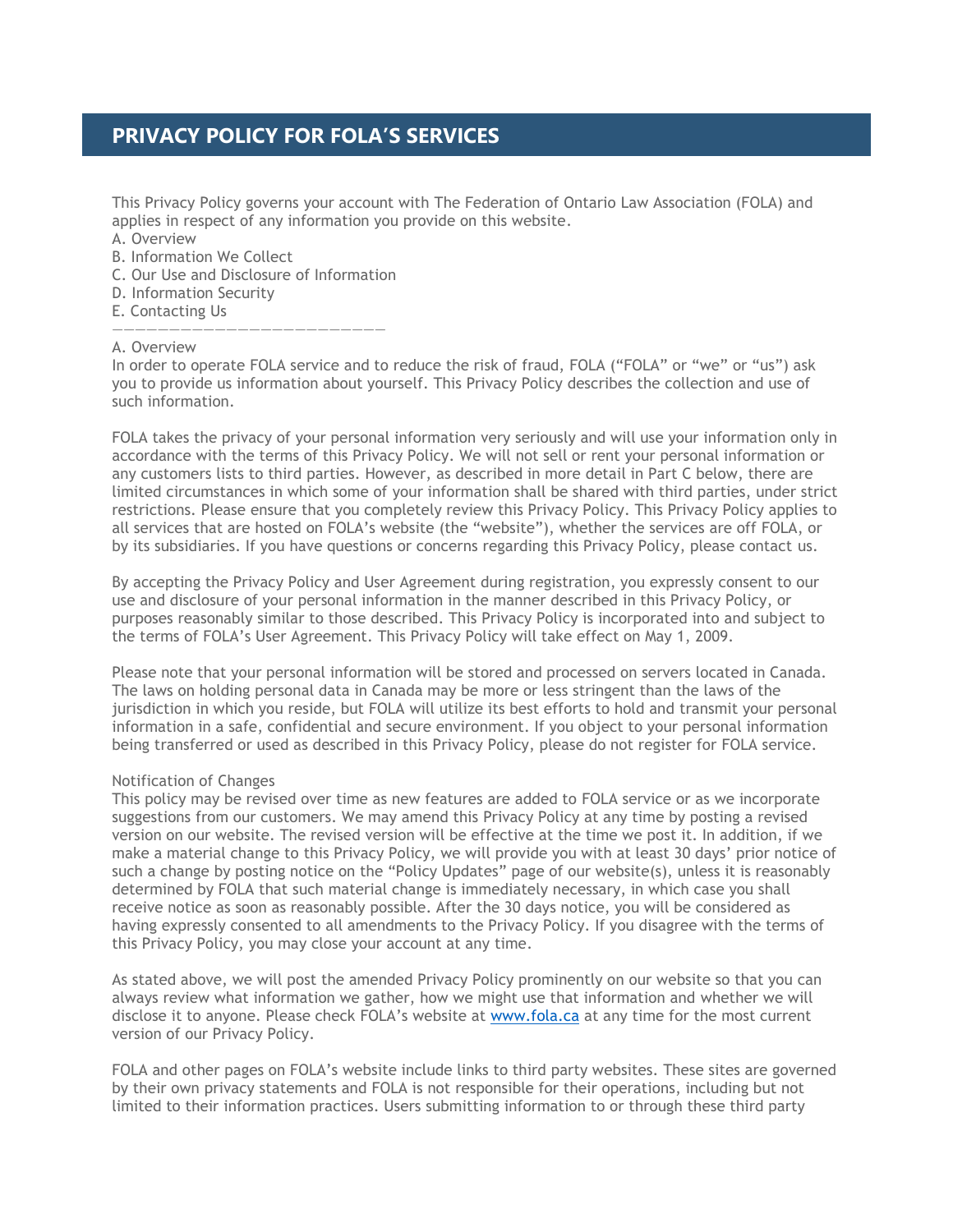websites should review the privacy statement of these sites before providing them with personally identifiable information.

A Special Note About Children. Children are not eligible to use our service and we ask that minors (under the age of 18) do not submit any personal information to us or use the service.

#### B. Information We Collect

#### Required Information

To open an account for FOLA, you must provide your name, address, phone number, and e-mail address.

If you choose to register or apply for certain optional features or products offered through FOLA's website, such as listing your business in FOLA's shops, you will be required to provide additional information to establish that you qualify for such features or products.

## Information About You From Third Parties

————————————————————————

In order to protect all our customers against potential fraud, we may verify with third parties the information you provide. In the course of such verification, we receive personally identifiable information about you from such services.

#### Additional Verification

If we cannot verify the accuracy of the information that you provide, we may ask you to send us additional information by fax (such as your drivers' license linking you to the applicable address), or to answer additional questions online to help verify your information.

#### Website Traffic Information

Because of the way that World Wide Web communication standards work, when you arrive at or leave FOLA's website, we automatically receive the Web address of the site that you came from or are going to. We do not track the websites that you visit before or after you leave FOLA's site.

We do collect information on which pages from within website you visit while you are on the website, the type of browser you use and the times you access our website. We use this information to try to understand our customers' preferences better and to manage the data on our servers, so as to improve our service and your experience using the website.

## Our Use of "Cookies"

"Cookies" are small files of data that reside on your computer and allow us to recognize you as FOLA's customer if you return to the website using the same computer and browser. We send a "session cookie" to your computer if and when you log in to FOLA's account by entering your e-mail address and password. These cookies allow us to recognize you if you visit multiple pages on the website during the same session, so that you don't need to re-enter your password multiple times. Once you log out or close your browser, these session cookies expire and no longer have any effect.

We also use longer-lasting cookies to display your e-mail address on our sign-in form, so that you don't have to retype the e-mail address each time when you log onto the website. Our cookie files are encoded so that your e-mail address and other information can only be interpreted by FOLA. We may, however, share cookie information regarding whether or not a certain user is already registered with FOLA with certain merchants with whom we have an official co-marketing relationship.

## Customer Service Correspondence

If you send us correspondence, including e-mails and faxes, we retain such information in the records of your account. We will also retain customer service correspondence and other correspondence from FOLA sent to you. We retain these records in order to measure and improve our customer service and to investigate potential fraud and violations of our User Agreement. We may over time, delete these records if permitted by law.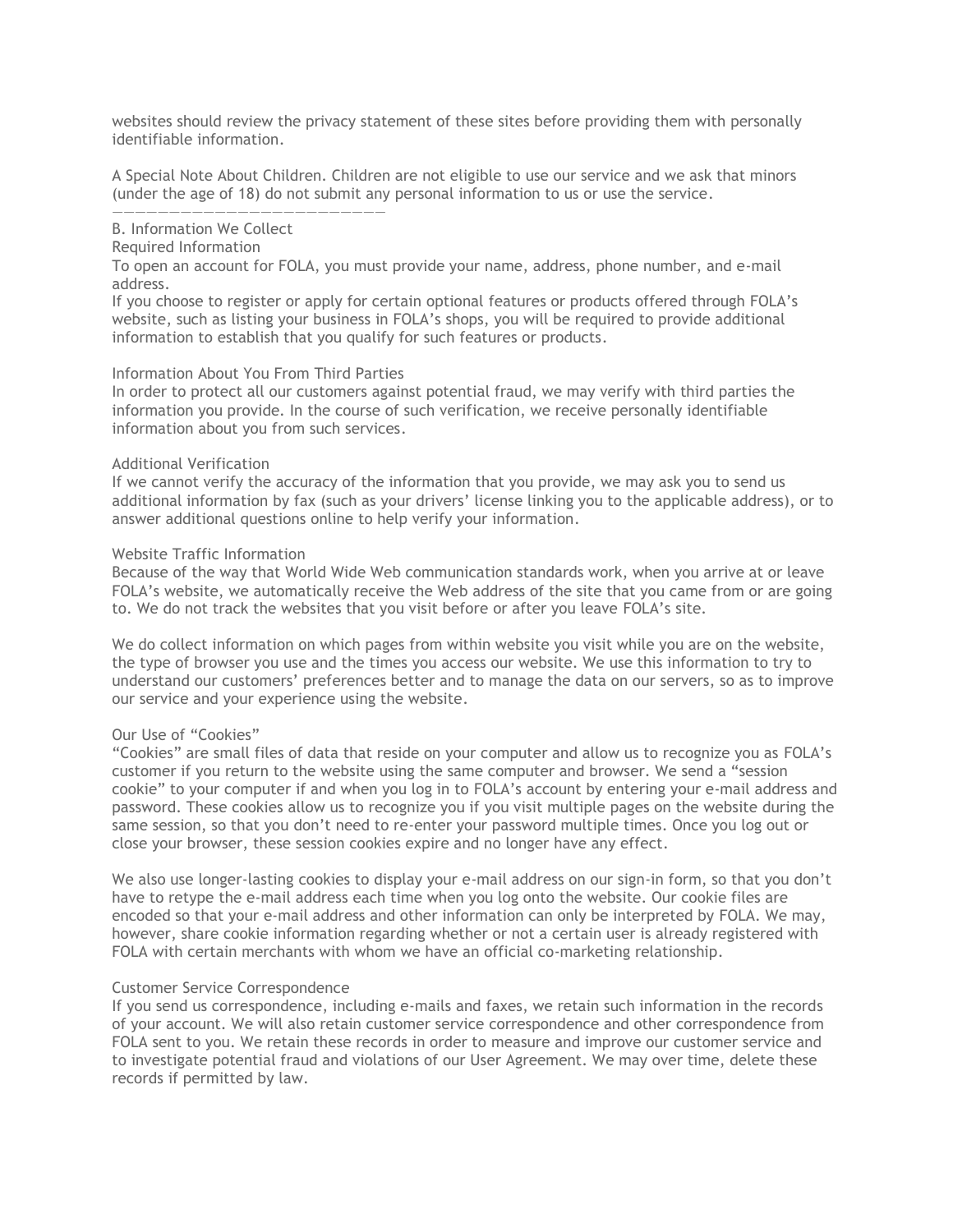## Questionnaires, Surveys and Profile Data

From time to time, we offer optional questionnaires and surveys to our users for such purposes as collecting demographic information or assessing users' interests and needs. The use of the information collected will be explained in detail in the survey itself. If we collect personally identifiable information from our users in these questionnaires and surveys, the users will be given notice of how the information will be used prior to their participation in the survey or questionnaire.

C. Our Use and Disclosure of Information

————————————————————————

## Internal Uses

We collect, store and process your personal information on servers located in Canada. Our primary purpose in collecting personal information is to provide you with a safe, smooth, efficient and customised experience. You agree that we may use your personal information to:

1. provide the services and customer support you request;

- 2. resolve disputes, collect fees and troubleshoot problems;
- 3. prevent potentially prohibited or illegal activities and enforce our User Agreement;
- 4. customize, measure and improve our services and the content and layout of our website;
- 5. tell you about targeted marketing, service updates and promotional offers based on your communication preferences;
- 6. compare information for accuracy and verify it with third parties.

If you are buying goods or services and pay through FOLA, we may provide the seller with the shipping address for the goods. The seller is not allowed to use this information to market their services to you unless you have agreed to it.

Disclosure to Third Parties Other Than FOLA customers

FOLA will not sell or rent any of your personally identifiable information to third parties. FOLA will not share any of your personally identifiable information with third parties except in the limited circumstances described below, or with your express permission (and with other County and District Law Presidents' Association customers as described above). These third parties are limited by law or by contract from using the information for secondary purposes beyond the purposes for which the information is shared.

We may disclose information in response to a subpoena, warrant, court order, levy, attachment, order of a court-appointed receiver or other comparable legal process, including subpoenas from private parties in a civil action. As FOLA may outsource some of its functions, including data storage and processing, to related entities or service providers in foreign jurisdictions those related entities or service providers may be required to disclose your personal information pursuant to a subpoena or other legal process which originates in that foreign jurisdiction.

We may disclose information to your agent or legal representative (such as the holder of a power of attorney that you grant, or a guardian appointed for you).

As with any other business, it is possible that FOLA in the future could merge with or be acquired by another company. If such an acquisition occurs, the successor company would have access to the information maintained by FOLA, including customer account information, but would continue to be bound by this Privacy Policy unless and until it is amended as described in Section A above.

We share your information with our parent companies, affiliates, subsidiaries and joint ventures to help coordinate the services we provide to you, enforce our terms and conditions and promote trust and safety.